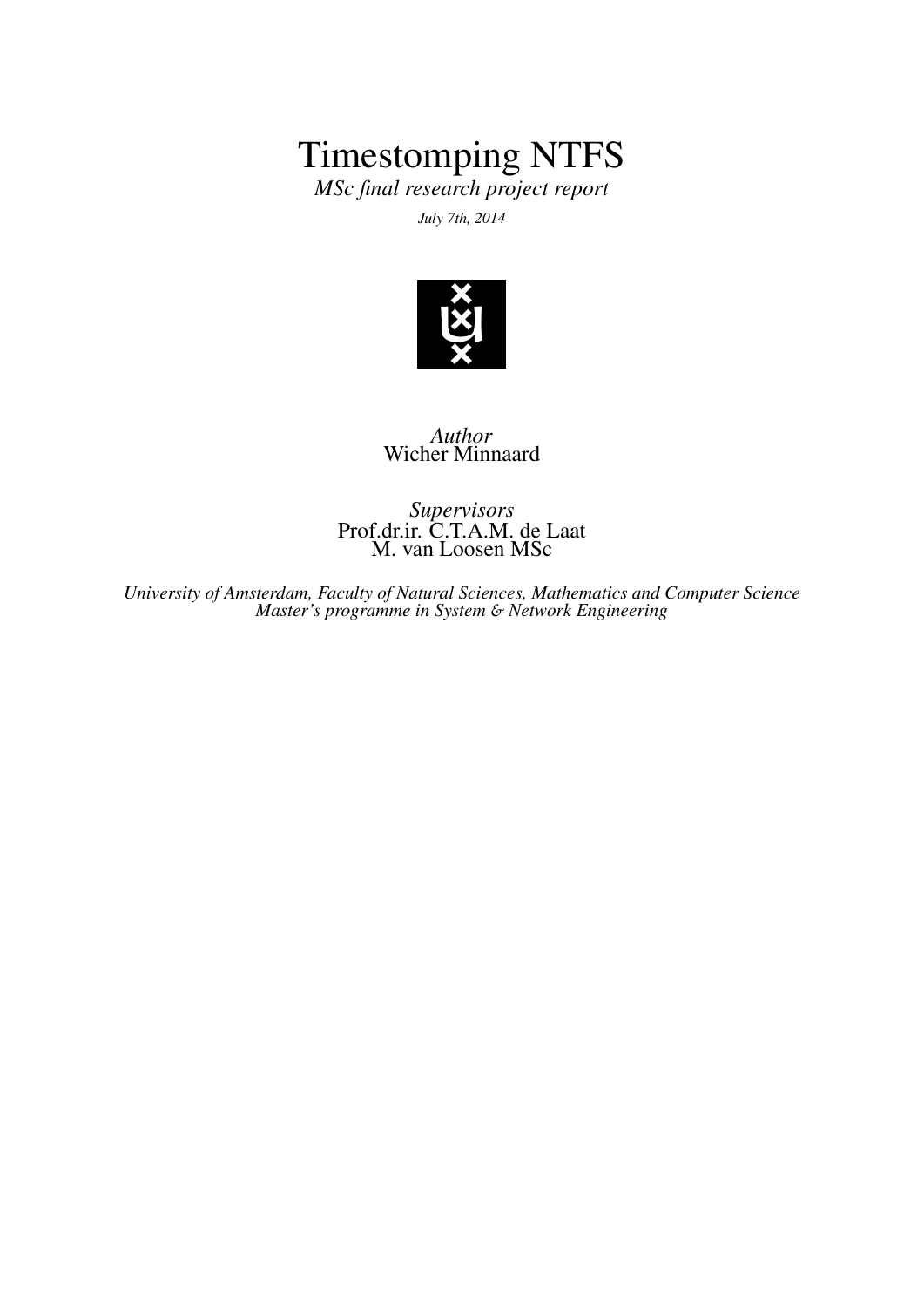# Contents

|     |                                                             | 3                                                                                                                                                                                                                                                                                                                                                |
|-----|-------------------------------------------------------------|--------------------------------------------------------------------------------------------------------------------------------------------------------------------------------------------------------------------------------------------------------------------------------------------------------------------------------------------------|
|     |                                                             | 3                                                                                                                                                                                                                                                                                                                                                |
| 2.1 |                                                             | 3                                                                                                                                                                                                                                                                                                                                                |
| 2.2 |                                                             | $\overline{4}$                                                                                                                                                                                                                                                                                                                                   |
| 2.3 |                                                             | 5                                                                                                                                                                                                                                                                                                                                                |
| 2.4 | Timestomping detection methods                              | 5                                                                                                                                                                                                                                                                                                                                                |
|     |                                                             | 6                                                                                                                                                                                                                                                                                                                                                |
|     |                                                             | 6                                                                                                                                                                                                                                                                                                                                                |
| 4.1 |                                                             | 6                                                                                                                                                                                                                                                                                                                                                |
| 4.2 |                                                             | 6                                                                                                                                                                                                                                                                                                                                                |
| 4.3 | Growth of a directory index                                 | 7                                                                                                                                                                                                                                                                                                                                                |
|     |                                                             | 9                                                                                                                                                                                                                                                                                                                                                |
| 5.1 |                                                             | 9                                                                                                                                                                                                                                                                                                                                                |
| 5.2 |                                                             | 9                                                                                                                                                                                                                                                                                                                                                |
|     | 5.2.1                                                       | 9                                                                                                                                                                                                                                                                                                                                                |
|     | 5.2.2<br>Running the carver, results                        | 9                                                                                                                                                                                                                                                                                                                                                |
|     |                                                             | 10                                                                                                                                                                                                                                                                                                                                               |
|     |                                                             | 10                                                                                                                                                                                                                                                                                                                                               |
| 7.1 |                                                             | 10                                                                                                                                                                                                                                                                                                                                               |
|     | FN timestamps should be less or equal to SI times-<br>7.1.1 |                                                                                                                                                                                                                                                                                                                                                  |
|     |                                                             | 10                                                                                                                                                                                                                                                                                                                                               |
|     | 7.1.2<br>File change time should be greater than parent di- |                                                                                                                                                                                                                                                                                                                                                  |
|     |                                                             | 11                                                                                                                                                                                                                                                                                                                                               |
| 7.2 | Classifying wildtype timestamps                             | 11                                                                                                                                                                                                                                                                                                                                               |
|     |                                                             | 11                                                                                                                                                                                                                                                                                                                                               |
|     |                                                             | 12                                                                                                                                                                                                                                                                                                                                               |
|     |                                                             | <b>Introduction</b><br><b>Timestamps and timestomping in detail</b><br><b>Research questions</b><br><b>Investigating directory index records</b><br><b>Carving directory index entries from MFT slack space</b><br><b>Investigating direct manipulation</b><br><b>Single-source anomaly detection</b><br><b>Conclusions</b><br><b>References</b> |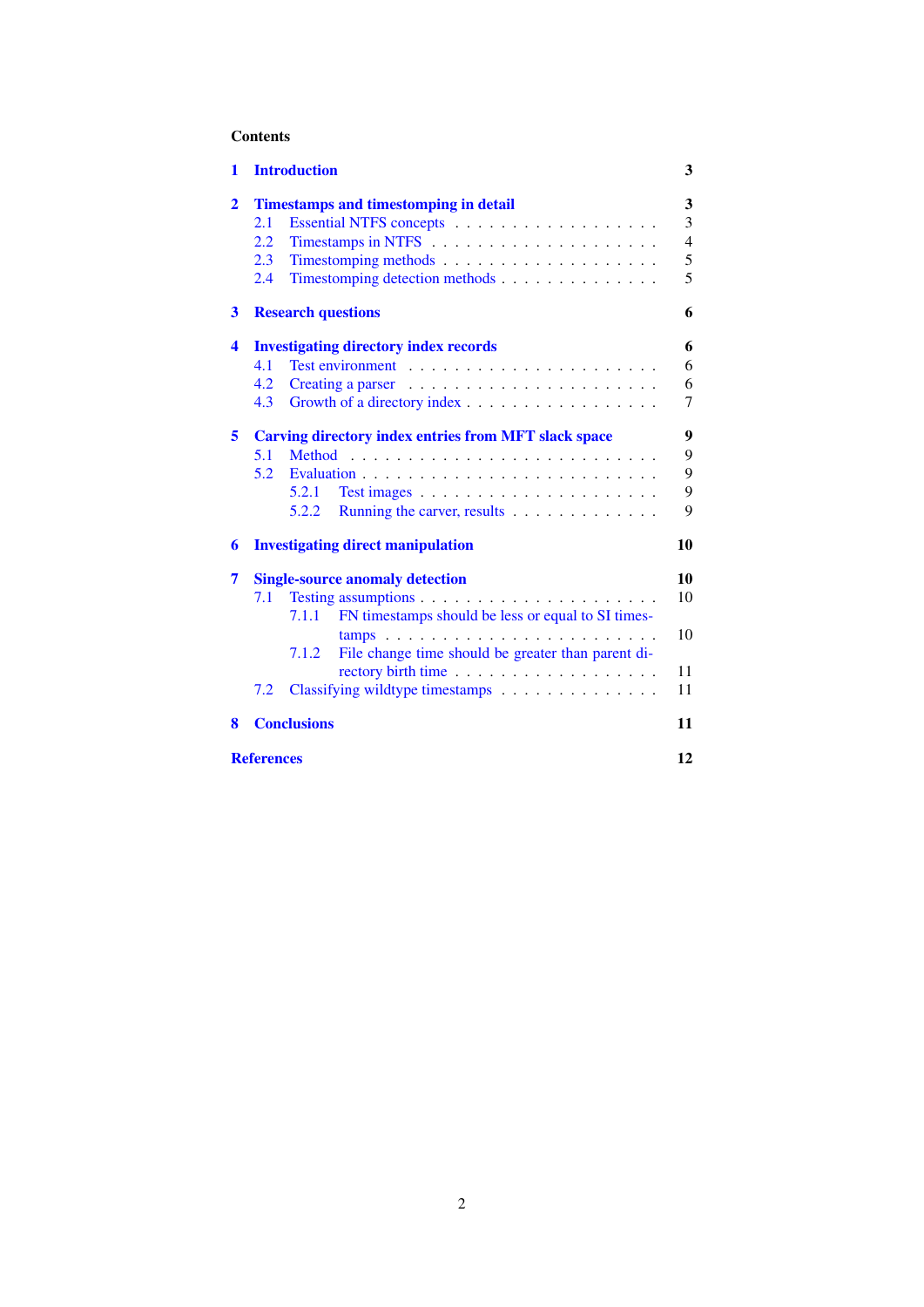## <span id="page-2-0"></span>1. Introduction

'Timestomping' refers to the act of intentionally falsifying timestamps associated with content. Essentially, the goal one hopes to reach with this act is one of the following two:

- . Make the content—a contract, a receipt, some message appear to have been created, modified, copied, accessed, etc. at some other time than it really has been. The content is not hidden—on the contrary, the existence of the content (with its falsified metadata) serves the tamperer's purposes.
- $\triangleright$  Evade detection of the content, as an anti-forensic measure. This is strongly related to the use of *time lines* in forensic investigations. A time line serves to associate events. For instance, timestamped web browser history can be integrated with file creation events, revealing whether visiting a particular web site could have led to creation of suspicious files, which can then be examined for malware. By tampering with timestamps such time based event correlation is frustrated. Specimens of malware that timestomps their files have appeared in the wild [\[1\]](#page-11-1).

This is an important distinction to make. In the first case, the content and associated metadata can serve as a key with which to find contradicting sources of time information. In the second case, the key is lost: the timestomping of the malware file metadata has wiped the time-based relation between the web site visit and the creation of the files associated with the malware. Conversely, if the malware itself would be found through some other means, an investigator would not be able to trace it back to the web site visit just by examining the file timestamps.

In the latter and much harder case, it is the detection of the tampering itself that could yield keys on which to base an investigation. Indeed, in the chapter *Defeating Disk Analysis* of the guidebook *The Rootkit Arsenal: Escape and Evasion in the Dark Corners of the System* [\[2,](#page-11-2) p 328], the following piece of advice is offered:

[...] This highlights the fact that you should *aspire to subtlety*, but when it's not feasible to do so, then you should at least be consistent. If you conceal yourself in such a manner that you escape notice on the initial inspection but are identified as an exception during a second pass, it's going to look bad.

[...] If you can't change time-stamp information uniformly, in a way that makes sense, then don't attempt it at all.

There are many possible sources of inconsistencies. For instance, a file may contain internal metadata on the program used to produce it. If that program simply did not exist at the time recorded in the timestamps, there is a clear inconsistency. The inconsistency does *not* immediately imply tampering—for instance, a system clock may simply have been faulty.

While there are many possible sources of such inconsistencies, the original research documented in this report focuses exclusively on NTFS structures. The goals of the research presented are formulated in terms of these structures. So, before addressing these goals, first a discussion of NTFS, its timestamps, the ways in which they can be tampered with, and related work on tamper detection is required.

Section [2](#page-2-1) is the summary result of the preparatory literature study into these four topics. Section [3](#page-5-0) then introduces the research questions. Sections [4:](#page-5-1) [Investigating directory index](#page-5-1) [records,](#page-5-1) [5:](#page-8-0) [Carving directory index entries from MFT slack](#page-8-0) [space,](#page-8-0) [6:](#page-9-0) [Investigating direct manipulation,](#page-9-0) and [7:](#page-9-1) [Single-source](#page-9-1) [anomaly detection](#page-9-1) present the original research and discuss the findings, and Section [8](#page-10-2) concludes.

## <span id="page-2-1"></span>2. Timestamps and timestomping in detail

## <span id="page-2-2"></span>*2.1. Essential NTFS concepts*

NTFS has been the default filesystem type for the popular consumer-oriented series of the Windows family of operating systems for over a decade. For this reason, forensic analysis of this filesystem is ground well covered. NTFS is also a complex filesystem. Indeed, Brian Carrier's *filesystem Forensic Analysis* [\[3\]](#page-11-3) devotes more text to this filesystem than to any other filesys-tem by a large margin.<sup>[1](#page-2-3)</sup> What follows is a short overview of concepts as presented by Carrier [\[3\]](#page-11-3), complemented with corollaries. This serves to allow a reader with a basic understanding of filesystems and data structures to navigate the remainder of this report.

- MFT The MFT (for Master File Table) is at the heart of NTFS. For each file or directory, it contains an entry. The entry slot size is defined in the bootsec-tor<sup>[2](#page-2-4)</sup> and is commonly 1024 bytes. Slots are enumerable. Not all slots contain entries referring to existing files or directories; some slots are simply not allocated (yet), others are marked as deallocated (and available for reuse), or serve as an extension of an entry in a different slot. Many NTFS elements—such as the transaction log (journal), attribute descriptors, the free space bitmap, and even the MFT itself—are defined as a "file" in the MFT. The operating system is supposed to go to great lengths to keep the MFT contiguous on-disk, but in theory, the MFT can become fragmented, at which point the linear relation between slot number and disk location will break down.
- MFT entries An MFT entry is identified by its MFT reference, which is composed of a 16-bit integer (the record sequence number) and a 48-bit integer (the MFT slot number). The concatenation of these is then

<span id="page-2-3"></span><sup>&</sup>lt;sup>1</sup>To be exact, it devotes 62 pages to FATx, 124 to NTFS, 82 to EXTx, and 58 pages to UFS.

<span id="page-2-4"></span> $2$ Not to be confused with the classic x86 PC-architecture MBR boot sector, this structure is inside the actual partition on which the filesystem resides.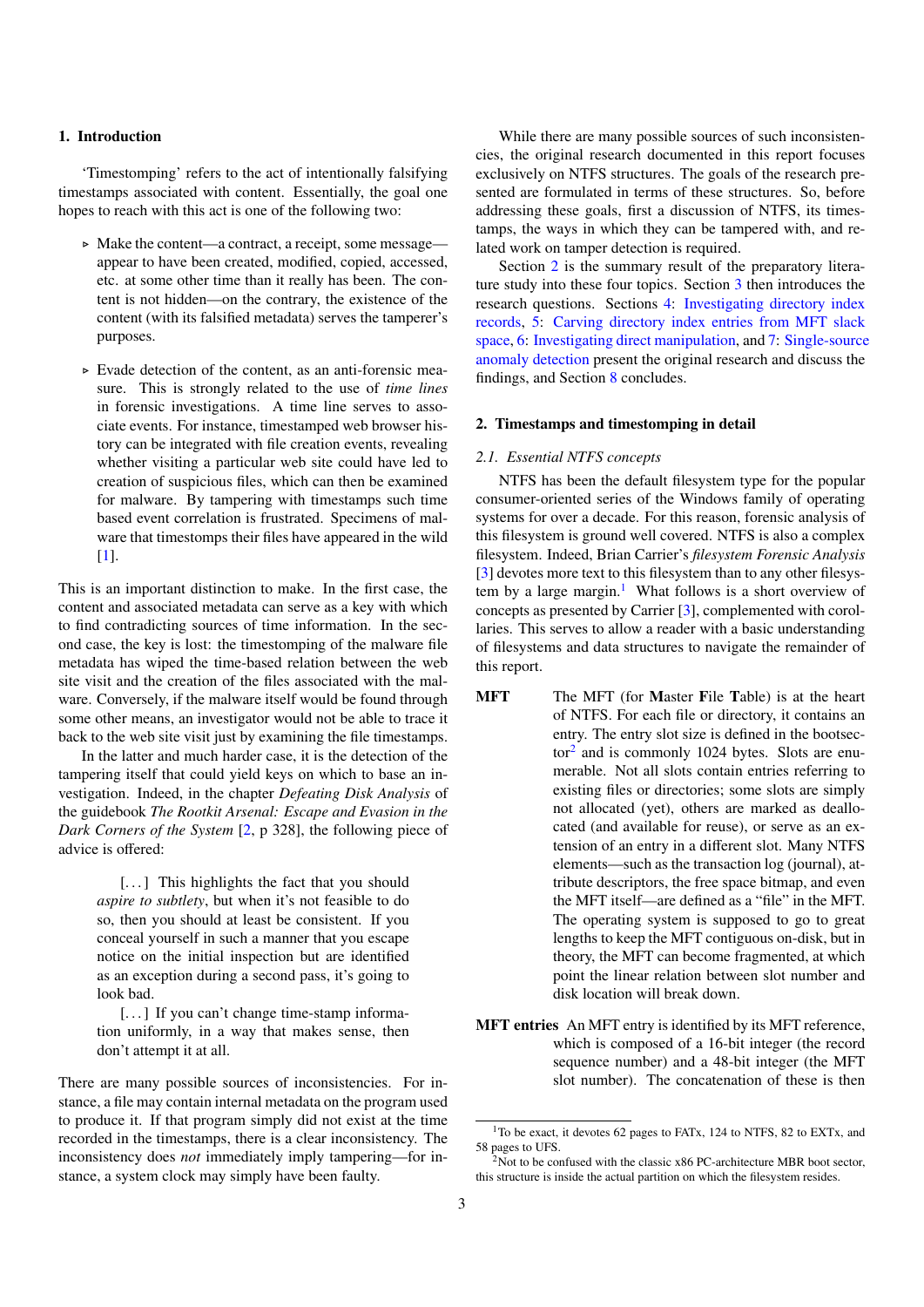represented as a 64-bit integer [\[3,](#page-11-3) pp 276-277]. An entry may span multiple slots, but usually doesn't. When an MFT entry is (re)allocated, the record sequence number is incremented, thereby rendering references to the entity previously allocated to that slot unresolvable. After the header structure, which encompasses these and some other bookkeeping fields, *attributes* follow.

Attributes There are a multitude of attributes which may be mixed and nested to form meaningful data structures. Attribute bodies are preceded by a header of constant format, which includes a declaration of the attribute size. Walking the attributes is a matter of reading headers and using the size declarations to seek to the next header.

> The header also declares whether the attribute body is *resident* or *non-resident*. Resident attributes reside in the MFT, while the nonresident attributes reside in the data area of the filesystem. Some attributes are always resident, others are always nonresident, and some can be both. For instance, file content is stored in the DATA attribute. As long as the attribute fits in the MFT entry, that is where file contents will be stored. If it grows too large, the data will be placed in the clusters (groups of sectors; the basic allocation unit of the filesystem) in the data area of the filesystem. Naturally, this then requires a descriptor of these clusters holding file data: another attribute. The Windows NTFS driver stores the attributes (or their headers, in case of nonresident attributes) ordered by their type identifiers.

Directory indices Though an MFT entry contains a reference to its parent directory, the directories themselves also contain references to their children. Additionally, the directories include copies of the filenames and timestamps of the child entries. In principle, the directory tree can be built by using just the first type of reference. A path lookup for, say, /dir1/dir2/dir3/file would then encompass a linear scan of the *n* entries in the MFT for each path component *m*, matching by name and parent reference. This would result in  $O(mn)$  time complexity which is clearly undesirable. The chosen solution is to use directory indices, which are B<sup>+</sup>-tree structures not only storing the MFT references to the directory child elements, but also their names—these are the sorting criterion for the tree [\[3,](#page-11-3) pp 290- 294]. Such a setup features  $O(log(n))$  lookup time complexity (for a directory with *n* entries). A path lookup operation would thus feature a time complexity in the order of  $O(m \log(n))$ .<sup>[3](#page-3-1)</sup> The directory

indices are built up from one or more attributes, of which one, the INDEX\_ALLOCATION attribute, is non-resident.

# <span id="page-3-0"></span>*2.2. Timestamps in NTFS*

# <span id="page-3-3"></span>*Modification, Access, Change, Birth*

NTFS features modification, access, change and birth time stamps for file and directory entries; MACB timestamps, for short. There is considerable confusion caused by different nomenclature lineages in forensic filesystem analysis. MACB is an extension of the MAC timestamps found on most traditional Unixlike systems, as displayed by the stat command. The terms are used in *Forensic Discovery* by Dan Farmer and Wietse Venema [\[4\]](#page-11-4), which mainly deals with Unix-like systems, and Carrier's work [\[3\]](#page-11-3), and in the open source TSK filesystem analysis suite [\[5\]](#page-11-5) which is closely connected to both of these works. Some other forensic suites apply a different nomenclature. For instance, EnCase (by Guidance Software) uses 'MACE'; for Modification, Access, Creation and "Entry Modified".[4](#page-3-2)

## <span id="page-3-4"></span>*Format*

Timestamps are stored in 64-bit unsigned little-endian integers, counting the number of 100-nanosecond intervals since January 1, 1601 UTC [\[6\]](#page-11-6). On the surface this granularity might seem superfluous—but when analyzing NTFS, it is of great value: as two operations performed subsequently in a low-latency thread may use different timestamps, derived from the system clock closely after one another, a one-second or even a onemillisecond resolution would make it much harder to spot the fact that these are, in fact, two distinct timestamps.

## <span id="page-3-5"></span>*Meaning of the time stamps*

The modification timestamp signifies when the content of the file is last updated. The access time refers to the last time of access to the contents, but in versions of Windows from Vista and up, updates to this timestamp are turned off by default. The change time refers to changes to the file metadata—its name, security attributes, and any of the other timestamps.

The birth time refers to the time at which the MFT entry was created. This attribute receives a lot of attention, but it in contrast with the natural world, it actually means very little for a file to be "born"; its content may be completely replaced afterwards and its name, location, and security attributes may change. For practical purposes, its identity may have completely changed since its "birth". The timestamp is not even tied to a particular MFT entry; moving files between file systems can result in copying the birth timestamp to a completely new entry. This begs the question of what the birth time is supposed to signify. Especially when file content is of an incriminating nature, using only the birth timestamp as definite proof of creation of the content at the signified time is highly questionable.

<span id="page-3-1"></span><sup>&</sup>lt;sup>3</sup>Though it is possible (using hardlinks) for each directory to contain all files in the filesystem, in reality, the search in each directory will be among *n* entries with *n* a far lower number than the total number of files.

<span id="page-3-2"></span><sup>4</sup> 'MACE' has an edge on 'MACB' since in the MACB nomenclature, the terms 'change' and 'modification'—concepts used interchangeably in everyday-language—actually have very different meanings. Some may find the following moniker to be of use when working with the MACB nomenclature: *chAnge* refers to *metAdata*, *mOdification* refers to *cOntent*.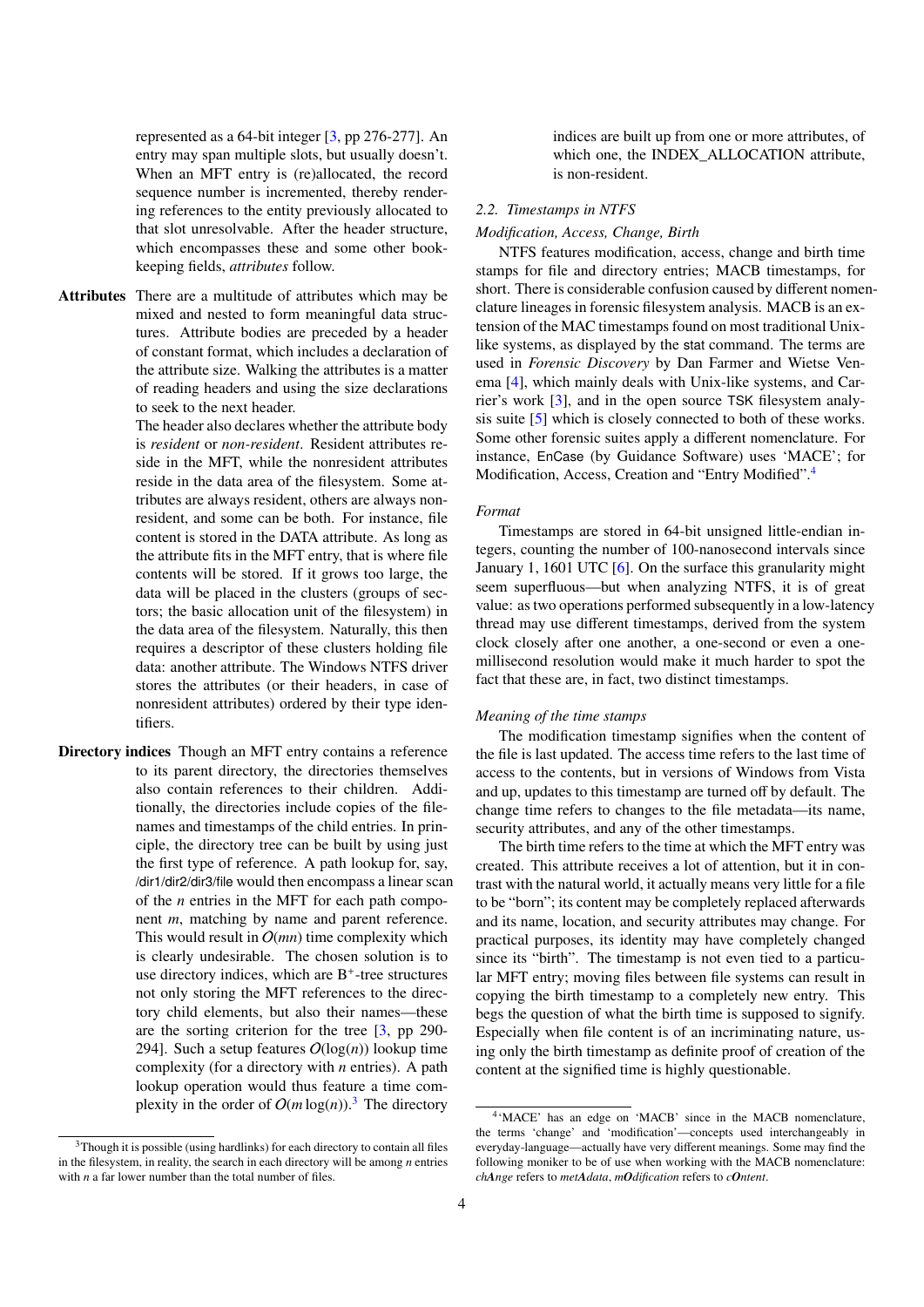From the operating system perspective, there are choices to be made with regard to the timestamp contents; for instance, what should the value of the modification time be for a file created empty? In 2010, Bang, Yoo and Lee [\[7\]](#page-11-7) have documented how NTFS timestamps change when performing file operations. To parse the MFT, they use EnCase, TSK and an unpublished tool by Bang. Details of the latter are unknown, but it deserves to be mentioned that the first two are constrained in that they represent timestamps rounded to whole seconds; so reducing the actual precision of the NTFS timestamps by a factor of ten million. As mentioned, such resolution loss is undesirable when investigating the way the operating system sets timestamps.

# <span id="page-4-3"></span>*Location of timestamps: SI, FN, IXFN*

An MFT entry for a file or directory stores the MACB timestamps in an attribute of type STANDARD\_INFORMATION (hereafter: SI). The MAB timestamps can be displayed in the explorer.exe file property dialogues. The change time is usually not shown to the user.

In the same MFT entry, the file name is stored in an attribute of type FILE\_NAME (hereafter: FN). Multiple FN attributes may exist, since there are four name spaces; for DOS 8.3 names, Windows names, POSIX names, and a shared namespace for filenames compatible with both DOS and Windows. An entry can thus have up to three FN attributes. Each of these attributes stores a set of MACB timestamps. These timestamps are peculiar in that they are updated with the values of the SI timestamps whenever the FN attribute itself changes. As the FN attribute includes a reference to the parent directory, the update also happens when a file is moved to another directory within the same file system [\[7\]](#page-11-7). The experiments conducted during this research show that if a file name in a particular namespace is changed, the timestamps of FN attributes in the other namespaces are also updated, resulting in duplicates of (some earlier state of) the SI attribute timestamps in all FN attributes.

The directory indices discussed in Section [2.1,](#page-2-2) [Essential](#page-2-2) [NTFS concepts](#page-2-2) also store timestamps for each file; the designers have made the choice to use FN attributes to store names. To avoid confusion with the FN attribute proper, these structures will hereafter be referred to by the name IXFN.

Of particular interest is the fact that the timestamps are not updated in the same way as for FN attributes stored directly in an MFT entry. Rather, these IXFN timestamps reflect the SI attribute timestamps. This behaviour has been reported on in discussions following a post on the *SANS Digital Forensics and Incident Response* blog [\[8\]](#page-11-8), and has been confirmed in the experiments conducted in the course of this research project.

#### <span id="page-4-0"></span>*2.3. Timestomping methods*

## <span id="page-4-2"></span>*API access*

Traditionally, Unix-like operating systems have allowed read- /write access to modification and access timestamps using the utime family of system calls, through utilities such as touch. The change time is usually not alterable through an API. In contrast, the Windows API does let one change the change time. The

ZwSetInformationFile and NtSetInformationFile functions [\[9\]](#page-11-9) take a FILE\_BASIC\_INFORMATION structure [\[10\]](#page-11-10) which has fields for all of the MACB timestamps. Noteworthy is that a caller can instruct the operating system to *not* update some or all of the timestamps for operations performed on the file handle.

At the 2005 Blackhat conference, James Foster and Vinnie Liu (of the Metasploit project) presented their anti-forensic tool timestomp, to which we owe the verb 'timestomping' [\[11\]](#page-11-11). It uses these functions to set the SI timestamps. The timestomp utility has been discontinued [\[12\]](#page-11-12), but the method continues to be popular [\[2,](#page-11-2) pp 327-329].

Since there is no API for modifying FN timestamps, Foster and Liu note that forensic tools should be improved to show these, and that those timestamps should be compared to the SI timestamps—since the FN timestamps are derived from SI timestamps, they should never represent a point later in time.

There is a way around the FN timestamp problem. The method is simple: by moving a file, the SI timestamps propagate to the FN attribute. Stomping the SI attribute once more, and subsequently moving the file back, results in SI and FN timestamps all set to values of the falsifier's choosing.

#### <span id="page-4-4"></span>*Direct disk access*

An adversary with direct disk access can completely influence the information processed by a file system forensic analyst. The only limit to the power of such an adversary is the extent to which he or she understands the system and manages to avoid creating inconsistencies. The SetMACE program by Joakim Schicht modifies SI and FN timestamps by direct disk access from version 1.0.0.7 on [\[13\]](#page-11-13). For this, it needs to acquire exclusive disk access—the program operates (with elevated privileges) from user space, unmounts the to be tampered with volume, and does its modifications. Acquiring direct disk access to the volume from which Windows itself is booted is not possible from user space in Windows versions since Vista [\[14\]](#page-11-14), so to perform timestomping operations with SetMACE on such a volume, it needs to be approached using some other Windows instance. This can be accomplished through booting a portable Windows installation or by simply attaching the disk to some other Windows machine (but not booting from it).

## <span id="page-4-1"></span>*2.4. Timestomping detection methods*

Detecting timestomping relies on either finding traces of the very act itself, or on finding inconsistencies introduced by the tampering.

The NTFS journal falls in the first category. It yields insight in past operations applied to the filesystem, and can be used to extract the updates made to filesystem timestamps, as shown in 2012 by Gyu-Sang Cho [\[15\]](#page-11-15). The journal cannot store all operations, however, so at some point these traces of past operations will vanish.

Other methods rely on finding inconsistencies using causal relationships. In 2008, Svein Yngvar Willassen developed a method to use the record sequence numbers of MFT entries (mentioned in Section [2.1\)](#page-2-2) to find evidence of antedating [\[16\]](#page-11-16).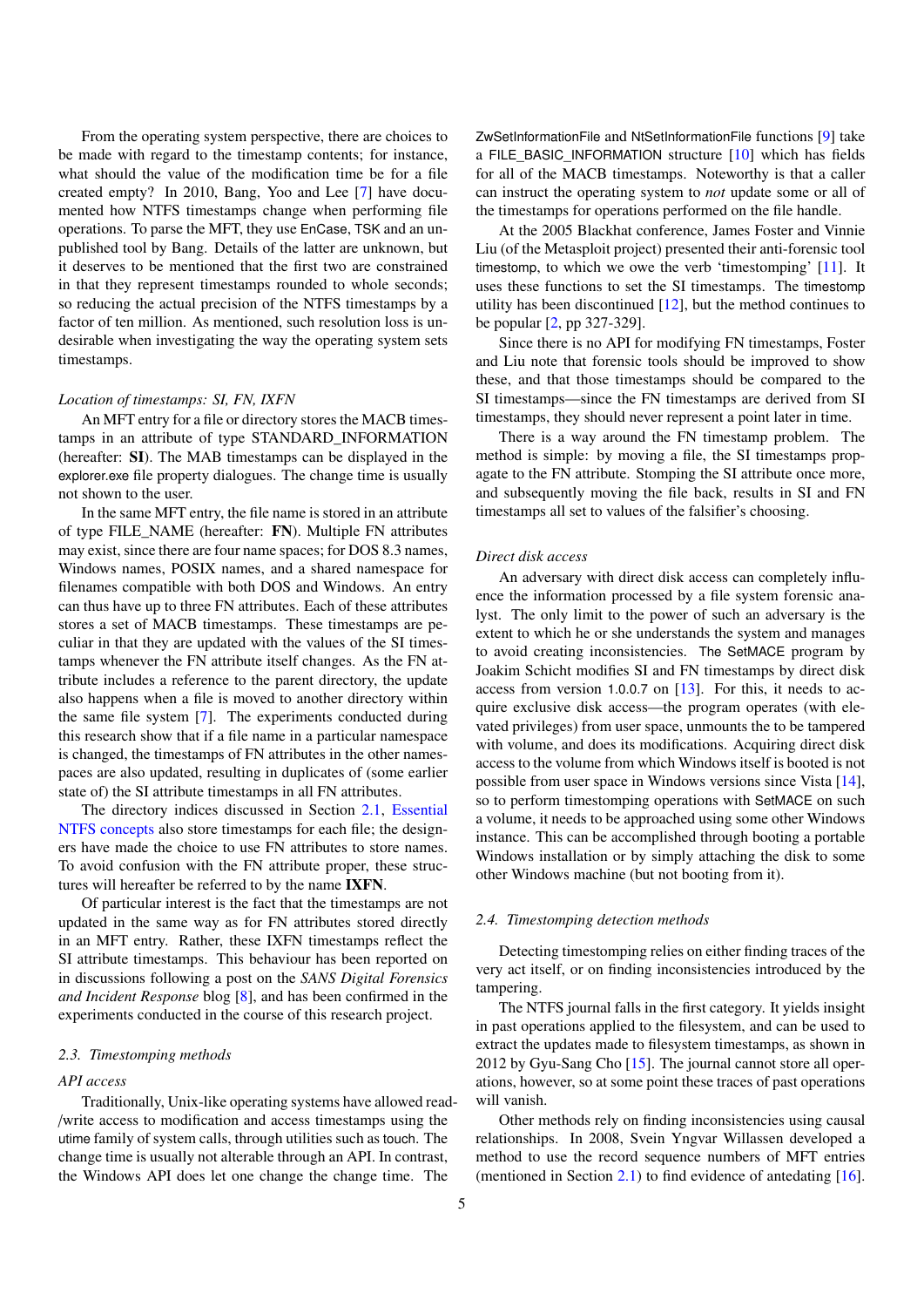He combines these with what is known of the *first available*type behaviour of the MFT slot allocator to derive a partial ordering for series of files. When a file can be said to must have existed before some other file was created, and that other file has earlier timestamps, there is an inconsistency. Similarly, in 2014, Wicher Minnaard analyzes the Linux FAT32 driver and shows how its *next available*-type allocator allows for deriving file creation order (and thus for finding inconsistencies), not using explicitly defined sequentiality (as with the NTFS sequence numbers), but using the layout of the content of files on-disk [\[17\]](#page-11-17). As the Windows NTFS driver uses a *best fit*-type allocator [\[3,](#page-11-3) p 313] for file content, such an approach will not work for NTFS.

A straightforward type of inconsistency is when traces of the original timestamps can be recovered. In a 2012 blog post, William Ballenthin and Jeff Hamn present a tool, INDXParse, with which the deallocated space of a non-resident component of directory indices can be searched for IXFN structures of files that have been deleted [\[18\]](#page-11-18).. Such traces are volatile, but could be used to detect the the double-move trick discussed in section [2.3:](#page-4-0) [Timestomping methods.](#page-4-0)

## <span id="page-5-0"></span>3. Research questions

The ultimate goal is to find a reliable way to easily detect any and all timestomping. This, of course, has been attempted before. However, there seems to be some space left for a modest contribution.

- 1. The INDXParse tool (version 1.2.2) can only process the non-resident INDEX\_ALLOCATION attribute. The other directory index attribute where IXFN structures are stored in is the INDEX\_ROOT attribute. Therefore it makes sense to find out if former entries of this attribute can somehow be recovered, and if such is the case, then a computer program that does so could be of use to the forensic community.
- 2. The goal of the direct disk access timestomping utility SetMACE is to leave no trace of its use. Its documentation mentions SI and FN attributes, but does not mention the other place where timestamps are to be found: the IXFN structures. An investigation into whether the IXFN structures can betray the use of SetMACE is due.
- <span id="page-5-4"></span>3. All of the detection methods discussed in Section [2.4](#page-4-1) rely on some secondary source of 'truth' to compare to the possibly falsified timestamps. In their Blackhat presentation, James Foster and Vinnie Liu mention that since the FN timestamps are derived from SI timestamps, they should never represent a point later in time [\[11\]](#page-11-11). The question is whether real-world systems hold up to such (supposed) regularities, and if there are any such *selfinconsistencies* that could be used to detect timestomping without relying on some second source of information.

The research is constricted to the behaviour of the ntfs.sys driver, version 6.1.7601.17514, with an internal modification timestamp of "11/23/2010 4:23 AM", operating on version 3.1 of the NTFS

on-disk format. That is to say, older or newer driver versions and disk formats may behave differently from the system experimented with.

#### <span id="page-5-1"></span>4. Investigating directory index records

## <span id="page-5-2"></span>*4.1. Test environment*

When examining the behaviour of an automated work, such as a filesystem, it is desirable to create a setup that enables as quick a turnaround as possible. The setup employed is Windows (7, "premium", x86-64 architecture, version 6.1.7601) virtual machine running under the Linux KVM hypervisor using Qemu. A 16 MB block device, backed by a memory-backed file in a tmpfs file system, is attached to the guest OS through the the VirtIO mechanism [\[19\]](#page-11-19). Write caching for this device (on the host side) is turned off using the cache=directsync parameter. This disk is initialized and formatted with a 1KiB cluster size through the diskmgmt.mmc management console snap-in. The Cygwin environment is deployed to provide a featureful programmable remote shell. Prior to inspecting the on-disk effects of operations, the test volume is unmounted through the offline disk command of the interactive diskpart.exe console application. This serves to flush all changes made in the virtual machine to the file which is backing the block device.

#### <span id="page-5-3"></span>*4.2. Creating a parser*

There is no scarcity of utilities that can read the MFT structure. However, to truly understand how structures are nested, the 'extractor'-type utilities are insufficient, for what may matter from a forensic perspective is not just the information, but also the way it is laid out. Further requirements are scriptability and the ability to inspect raw values (the raw bytes, or raw types not further interpreted). The Hachoir framework fulfills these requirements [\[20\]](#page-11-20). Using a somewhat declarative style of programming, structure parsers can be defined incrementally. The framework forces the user to declare any data to be skipped over; automatically, a map of which bytes have been interpreted and which have not (yet) been is generated. The structure parser can be loaded into a variety of user interfaces to interactively explore data. Every structure, no matter how deeply nested, is named unambiguously in a path-like fashion. These paths can be used to quickly navigate a structure hierarchy. Dependency ordering is automatic; fields are only read when they need to be. For instance, if the on-disk position of some structure depends on the value of an offset field defined elsewhere, the latter will of course need to be parsed first. In the code, this dependency does not require specification beyond simply using the offset field to get to the position of the structure.

As it happens, the Hachoir framework (version 6c52231) already includes a rudimentary NTFS parser. Not many attributes classes are defined; it can parse the bare MFT entry type, and the FN and SI attributes. More importantly, it yields some incorrect results, the cause of which is that the *fixup values* are not applied. As some kind of integrity checking mechanism, fixup values are used in NTFS for structures that may span multiple disk sectors, such as MFT entries. The two bytes at the end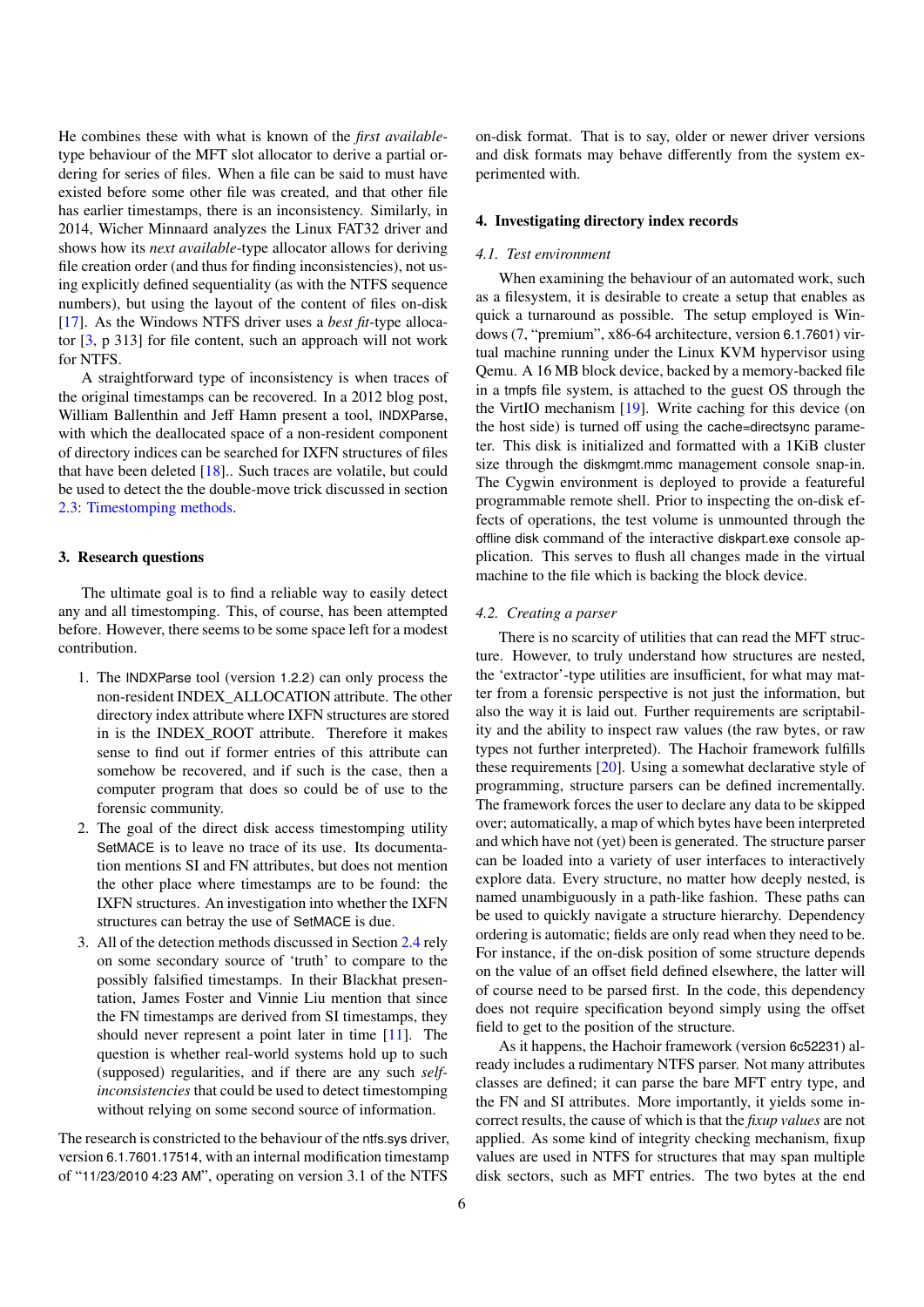of each sector occupied by the structure are *overwritten* with a signature value, which is incremented on every such write. The original values are copied to an array somewhere near the start of the structure, which also includes the signature value used. Before reading the complete structure, it first needs to be 'fixed up' using the original values stored in the array. The idea is that some kinds of corruption can be detected by checking whether the values at the end of the sectors match the stored signature value [\[3,](#page-11-3) pp 352-353]. Hachoir did not have provisions for patching up an input stream in a just-in-time fashion. Thus, before starting on improving the NTFS/MFT parser, first an alternate input stream type that does allow patching ahead of the parser is created. This is the InputMmapCowStream, which, as the name suggests, uses a copy-on-write memory-mapped file to this end. It is a simple and safe approach; it does not modify the underlying file, and it lets the operating system do all the bookkeeping work on which byte ranges have been replaced and which have not been. Currently it is limited to 4GiB maps. This seems to be a problem in Python<sup>[5](#page-6-1)</sup> as in straight C code, memory maps addressing more than 2<sup>32</sup> bytes can be created and used just fine on the 64-bit architecture used in this research. The code has been made available online in the form of a fork of the main Hachoir project [\[21\]](#page-11-21).

For restructuring, extending and improving the existing NTFS parser code with the main goal of reaching the IXFN structures, Carrier's chapter on NTFS data structures is used. Carrier, in turn, bases this chapter on the documentation of the Linux NTFS project [\[3,](#page-11-3) p 396]. Since development of that project has moved into a commercial effort, this documentation is not available online anymore at the project website. Fortunately, the Internet Archive still has a copy of the documentation [\[22\]](#page-11-22).

The original Hachoir NTFS parser code assumed that the MFT is not fragmented. The code has now been modularized to decouple the parsing of the MFT from the parsing of NTFS, so that the MFT may be extracted and parsed separately from the NTFS partition. Extraction of the MFT from a disk image can be performed using the icat utility from the TSK [\[5\]](#page-11-5) suite, in the following manner:

#### icat /path/to/ntfs-partition-or-image 0 > mft

This works by virtue of the fact that the MFT is the first file in the NTFS filesystem. NTFS suffers from some potentially circular dependencies; for instance, the layout of the MFT is described in the MFT itself. Therefore, to enable bootstrapping of the filesystem, parameters that are essentially variable are in special cases assumed to be static. Such is the case for the location of the MFT entry for the MFT.

The code of the MFT parser is included with the hachoircow fork, and available online [\[23\]](#page-11-23).

#### <span id="page-6-0"></span>*4.3. Growth of a directory index*

The hachoir-urwid interactive user interface is used to track the on-disk directory index representations as directories created in the virtual machine test environment are grown in size

by adding more files using the touch command included with Cygwin. Fig. [1](#page-7-0) shows the initial layout of the MFT entry.

Next, files with names G, F, E, D, C, B and A are added to the directory, in that order. The result is the layout as shown in Fig. [2.](#page-7-1) The index entries are not stored in insertion order, but rather in the order defined by the collation type declared in a field of the INDEX\_ROOT attribute. In this case, that seems to be an alphabetical ordering.

No more file references will fit into the root node of the index attribute. Adding a file X will result in a conversion of the index to a  $B^+$ -tree proper, as shown in Fig [3.](#page-7-2) Two new attributes are added: the INDEX\_ALLOCATION attribute and the BITMAP attribute. Together, these attributes declare the storage in the data area of the filesystem to be used for further index nodes. From this moment on, the three attributes will slowly grow in size as the tree grows. The INDEX\_ROOT is initially empty, with all of the index entries in child nodes, but over time will come to accommodate some index entries of its own. The INDEX\_ALLOCATION and BITMAP attributes will grow to contain the references to the out-of-MFT storage units. Of particular interest is the fact that these attributes have only overwritten part of the list-type initial node. Entries B through G are now contained in the space still assigned to the MFT entry, and this space is unavailable as a storage area to anything other than this very MFT entry. As the index grows, it will take up more of the slack, eventually overwriting every last one of the original list-type entries.

Further experiments show that once the conversion has taken place, shrinking the amount of index entries (by deleting files) will not bring the directory back into the single-node strictlyresident state. Therefore, the timestamps in any entry retrieved from slack MFT space carry a special meaning, since we know that they are traces of some of the very first couple of files having been placed in the directory.

<span id="page-6-1"></span><sup>5</sup>To be precise: CPython 2.7.6, GCC 4.7.3, on x86\_64 linux-3.15.2 .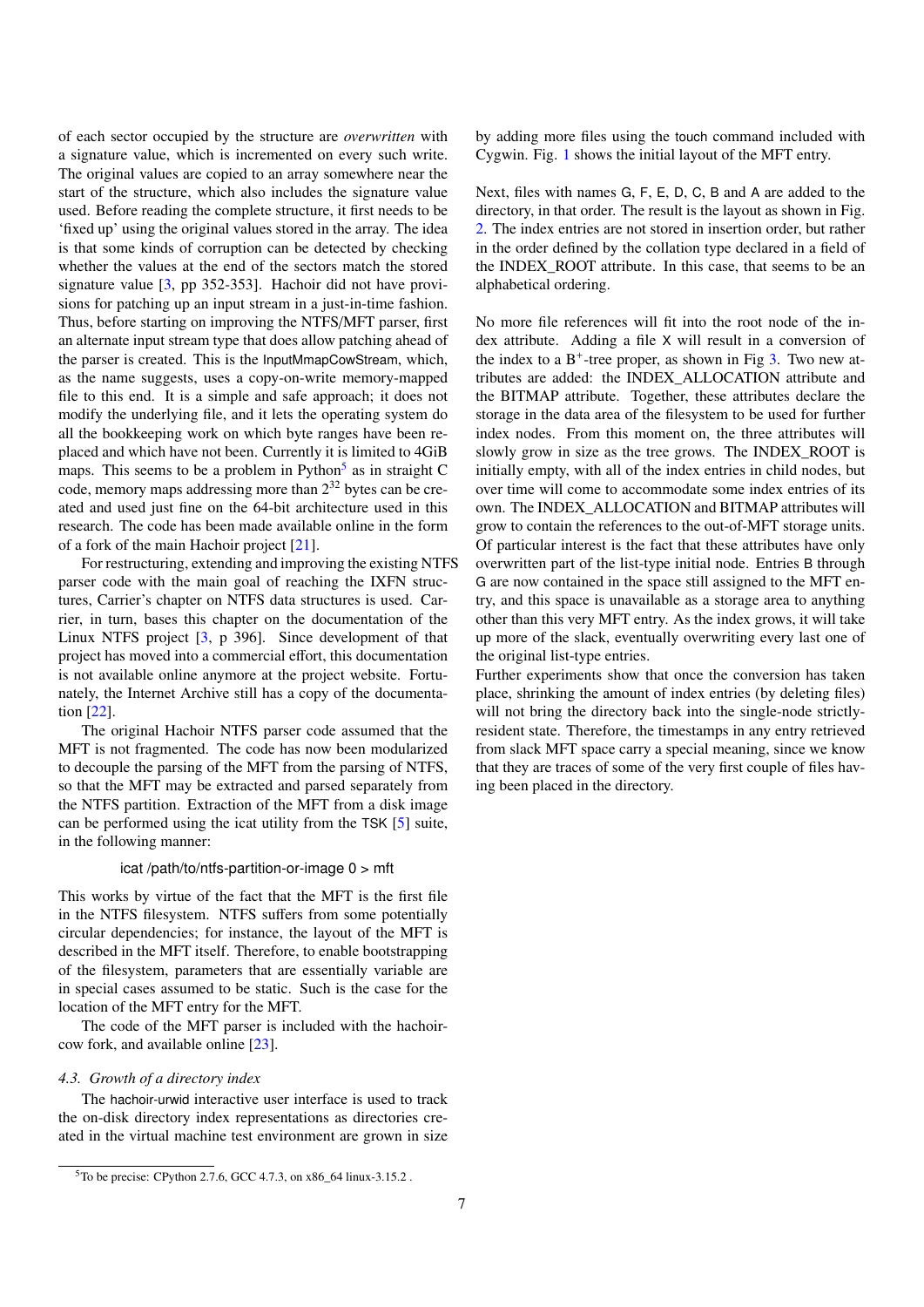## <span id="page-7-0"></span>Figure 1: Initial layout of an MFT entry for a directory with a 6-letter name.

| $\mathbf{o}$        | 56                            |                | 152                                  | 256                            | 344                |
|---------------------|-------------------------------|----------------|--------------------------------------|--------------------------------|--------------------|
| MFT entry<br>header | SI attribute<br>for directory |                | <b>FN</b> attribute<br>for directory | <b>INDEX ROOT</b><br>attribūte | <b>Slack space</b> |
|                     |                               |                |                                      |                                |                    |
|                     |                               |                |                                      |                                |                    |
|                     | $\mathbf 0$                   | 16             | 32                                   |                                |                    |
|                     | <b>Attribute</b><br>header    | Node<br>header | Terminating<br>index entry           |                                |                    |

<span id="page-7-1"></span>Figure 2: Layout of an MFT entry for a directory with a 6-character name referencing seven files with short names.

| 56<br>$\mathbf 0$<br>152<br><b>MFT</b> entry<br>SI attribute<br><b>FN</b> attribute<br>header<br>for directory<br>for directory |                            | 256                   | <b>INDEX ROOT</b><br>attribūte    |                             |                                     |                                   |  |
|---------------------------------------------------------------------------------------------------------------------------------|----------------------------|-----------------------|-----------------------------------|-----------------------------|-------------------------------------|-----------------------------------|--|
|                                                                                                                                 |                            |                       |                                   |                             |                                     |                                   |  |
|                                                                                                                                 |                            |                       |                                   |                             |                                     |                                   |  |
|                                                                                                                                 | 16<br>32<br>$\mathbf 0$    |                       | 120                               | 208                         | 648                                 |                                   |  |
|                                                                                                                                 | <b>Attribute</b><br>header | Node<br>header        | <b>Entry for</b><br>file A        | <b>Entry for</b><br>file B  | <b>Entries for</b><br>files $C - G$ | <b>Terminating</b><br>index entry |  |
|                                                                                                                                 |                            |                       |                                   |                             |                                     |                                   |  |
|                                                                                                                                 |                            | $\Omega$              | 16                                | 84                          |                                     |                                   |  |
|                                                                                                                                 |                            | Index entry<br>header | <b>FN</b> attribute<br>for file A | Padding to<br>multiple of 8 |                                     |                                   |  |

<span id="page-7-2"></span>Figure 3: Layout of the MFT entry for a directory after conversion to a B<sup>+</sup>-tree proper.

| $\mathbf 0$                | 56<br>152                                                             |                            | 424<br>256<br>344              |                                 |                            | 472                                                                 |
|----------------------------|-----------------------------------------------------------------------|----------------------------|--------------------------------|---------------------------------|----------------------------|---------------------------------------------------------------------|
| <b>MFT</b> entry<br>header | SI attribute<br><b>FN</b> attribute<br>for directory<br>for directory |                            | <b>INDEX ROOT</b><br>attribute | <b>INDEX ALLOC</b><br>attribūte | <b>BITMAP</b><br>attribute | Slack space containing<br>entries B<br>— G<br>and terminating entry |
|                            |                                                                       |                            |                                |                                 |                            |                                                                     |
|                            |                                                                       |                            |                                |                                 |                            |                                                                     |
| 0                          | 16                                                                    | 32                         |                                |                                 |                            |                                                                     |
|                            | <b>Attribute</b><br>Node<br>header<br>header                          | Terminating<br>index entry |                                |                                 |                            |                                                                     |

<span id="page-7-3"></span>Figure 4: Layout of the end of a list-type INDEX\_ROOT attribute. Synchronization points are coloured in yellow. The two declarations of substructure sizes and the structures they refer to are coloured blue and green.

| Penultimate index entry                        | Last (empty) entry                            |                                                |              |                            |                               |            |
|------------------------------------------------|-----------------------------------------------|------------------------------------------------|--------------|----------------------------|-------------------------------|------------|
| Index entry header                             |                                               |                                                |              | <b>FILE NAME attribute</b> | Padding                       |            |
|                                                |                                               |                                                | д            | $\geq 68$                  | $0 - 6$                       | 16         |
| <b>Reference to</b><br>MFT entrv<br>(iint64LE) | <b>Lenath of</b><br>index entry<br>(uint16LE) | Length of<br><b>FN</b> attribute<br>(iint16LE) | header flags |                            | pads to<br>a multiple<br>of 8 | (constant) |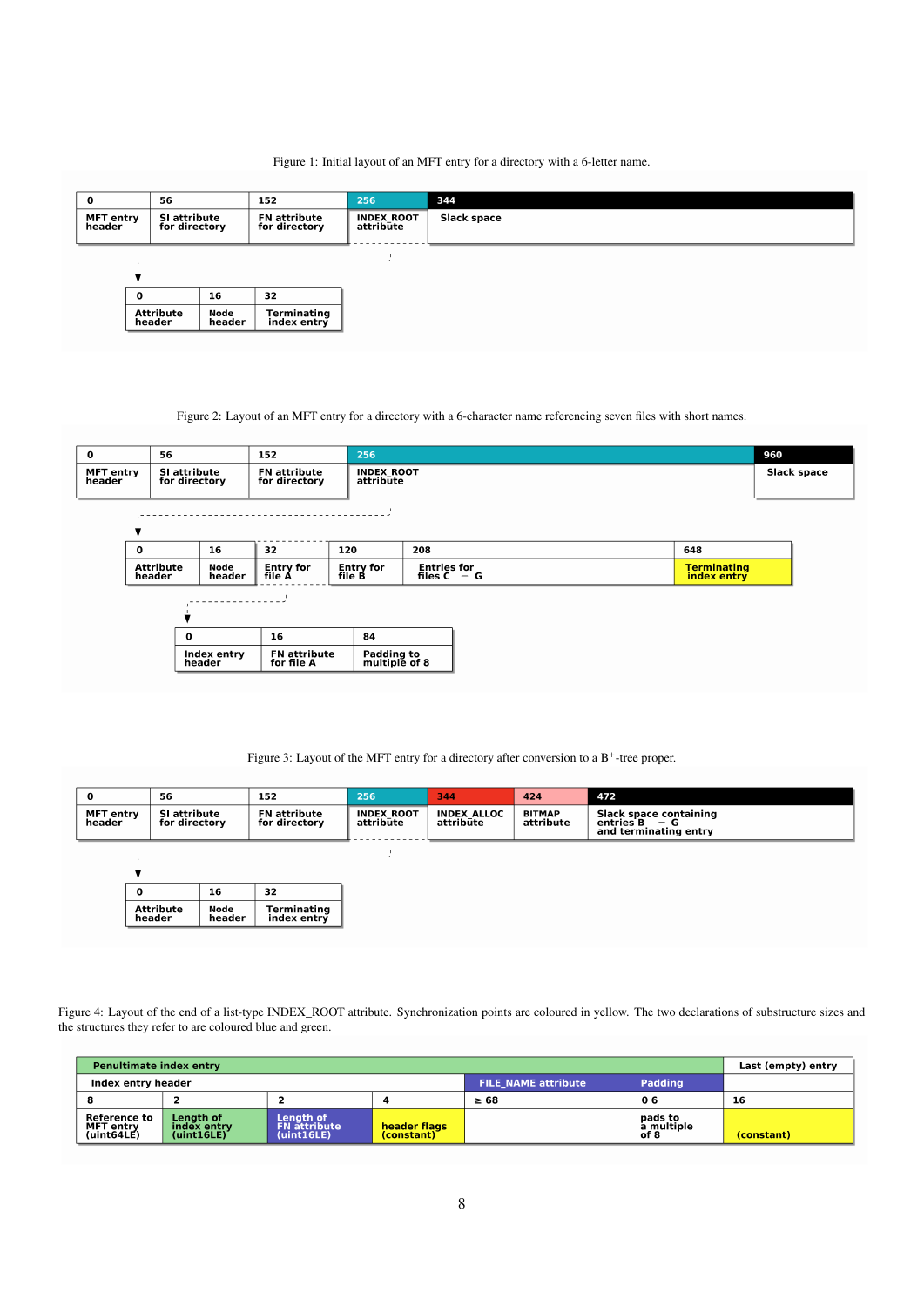## <span id="page-8-0"></span>5. Carving directory index entries from MFT slack space

## <span id="page-8-1"></span>*5.1. Method*

Fig. [4](#page-7-3) depicts the end of a list-type INDEX\_ROOT attribute. Shown are the terminating index entry and the preceding index entry. The terminating entry is constant across indices, but not by design. The structure is the same as for any other entry, but by virtue of embedding no IXFN structure, its size is constant, and therefore so are the descriptor of its own length and the IXFN attribute length. Moreover, the reference to the parent directory is zero, and the only flag set is the one that designates the element as the last element in a node. For these reasons there are simply no terminating entry elements that can vary across directory indices.

While such a 16-byte anchor point seems luxurious with the goal of creating a carver in mind, the reality is that this anchor point mostly consists of zeroes—only two bytes are nonzero. Scanning backwards from this anchor, we encounter another anchor point. This is the header flag set of the preceding entry, and it is no better than the footer anchor point: four bytes, all zero. As the default state<sup>[6](#page-8-5)</sup> of bytes on storage media and in paged userspace memory is zero  $(NULL)^7$  $(NULL)^7$ , sequences of zeroes are, by themselves, of very low utility as anchor points. However, we know that it should appear at least 72 bytes (68 bytes for the minimum length of a IXFN attribute, padded to a multiple of 8) before the footer. Before the header flags should be two 16-bit unsigned little-endian integers, both of which allow to confirm the distance between the header anchor and the footer anchor *independently*—so decreasing chance of a random match considerably.

Once the penultimate entry is found, its start can be used as an anchor point instead of the 16-byte empty entry, and from there a new backward scan for the header flag anchor point can be attempted. This repeats until the slack buffer is exhausted.

The method is implemented in the ixcarve module, part of the source code accompanying this report [\[24\]](#page-11-24).

#### <span id="page-8-2"></span>*5.2. Evaluation*

Described in section [4.3:](#page-6-0) [Growth of a directory index,](#page-6-0) the mechanism by which indices grow raises the supposition that there is a decent chance of finding stale index entries in MFT slack space. A test run of the ixcarve carver will make clear to what extent this will be the case.

## <span id="page-8-3"></span>*5.2.1. Test images*

As results may vary through differences in operational history of filesystems, some background information on subject systems is provided. The following two filesystems are used:

*System A.* This filesystem was created December 31st, 2012. It resides in a dualboot system which is infrequently booted to Windows (7, "premium", x86-64 architecture, version 6.1.7601). Likely, the filesystem has not seen as much use as other NTFS filesystems of similar age. Moreover, the Windows driver does not enjoy exclusive use of the filesystem; it is (infrequently) accessed through the ntfs3g NTFS userspace driver on Linux.

*System B.* This filesystem was created May 16th, 2014. The driver and operating system are the same as for System A. The filesystem is part of the virtual machine used for research, as described in Section [4.1:](#page-5-2) [Test environment.](#page-5-2)

#### <span id="page-8-4"></span>*5.2.2. Running the carver, results*

The script dumptrel-ts.py  $[24]$  reads the MFT using the parser described in Section [4.2:](#page-5-3) [Creating a parser,](#page-5-3) and dumps timestamps and some other useful information to a SQLite database. In addition it carves the slack space of each MFT for derelict index entries. Table [1](#page-8-7) shows a breakdown of the results. System A yields 7072 carved records, from 12% of the directories. System B yields 4393 records, from 7% of its directories.

<span id="page-8-7"></span>Table 1: MFT slack index entry carving results.

|                             | System A |      | System B |      |  |
|-----------------------------|----------|------|----------|------|--|
| Total amount of directories | 32803    | 100% | 30425    | 100% |  |
| yielding 1 carved record    | 1784     | 5.4% | 1214     | 4.0% |  |
| yielding 2 carved records   | 1150     | 3.5% | 292      | 1.0% |  |
| yielding 3 carved records   | 495      | 1.5% | 337      | 1.1% |  |
| yielding 4 carved records   | 362      | 1.1% | 386      | 1.3% |  |
| yielding 5 carved records   | 11       |      | 8        |      |  |

No further investigation into the causes of the differences between A and B is made; they may or may not be related their respective ages. For now, it is sufficient to say that the method indeed unlocks a non-negligible amount of time information.

*False positives.* Even though the carver features strict input constraints, it is good practice to examine results for false positives. For System B, the carved results were filtered based on their MFT reference. 76 results had references that could not be resolved in the current state of the MFT. However, the four timestamps for each of these FN attributes were close to each other (in 64 results, the change time was within one second after the birth time), and all change times had reasonable values between May 16th and June 23rd 2014. It is highly likely that the results are valid, but belong to directories that themselves no longer exist (and of which the MFT entries have been reallocated). In other words, there are assumed to be no false positives in System B, and there are no particular reasons to assume that there would be many false positives on other systems.

<span id="page-8-6"></span><span id="page-8-5"></span><sup>6</sup>As presented to the OS.

<sup>7</sup>That we speak of 'zeroing' instead of of 'fiving' or 'eighting' also raises the expectation for null values to be quite common.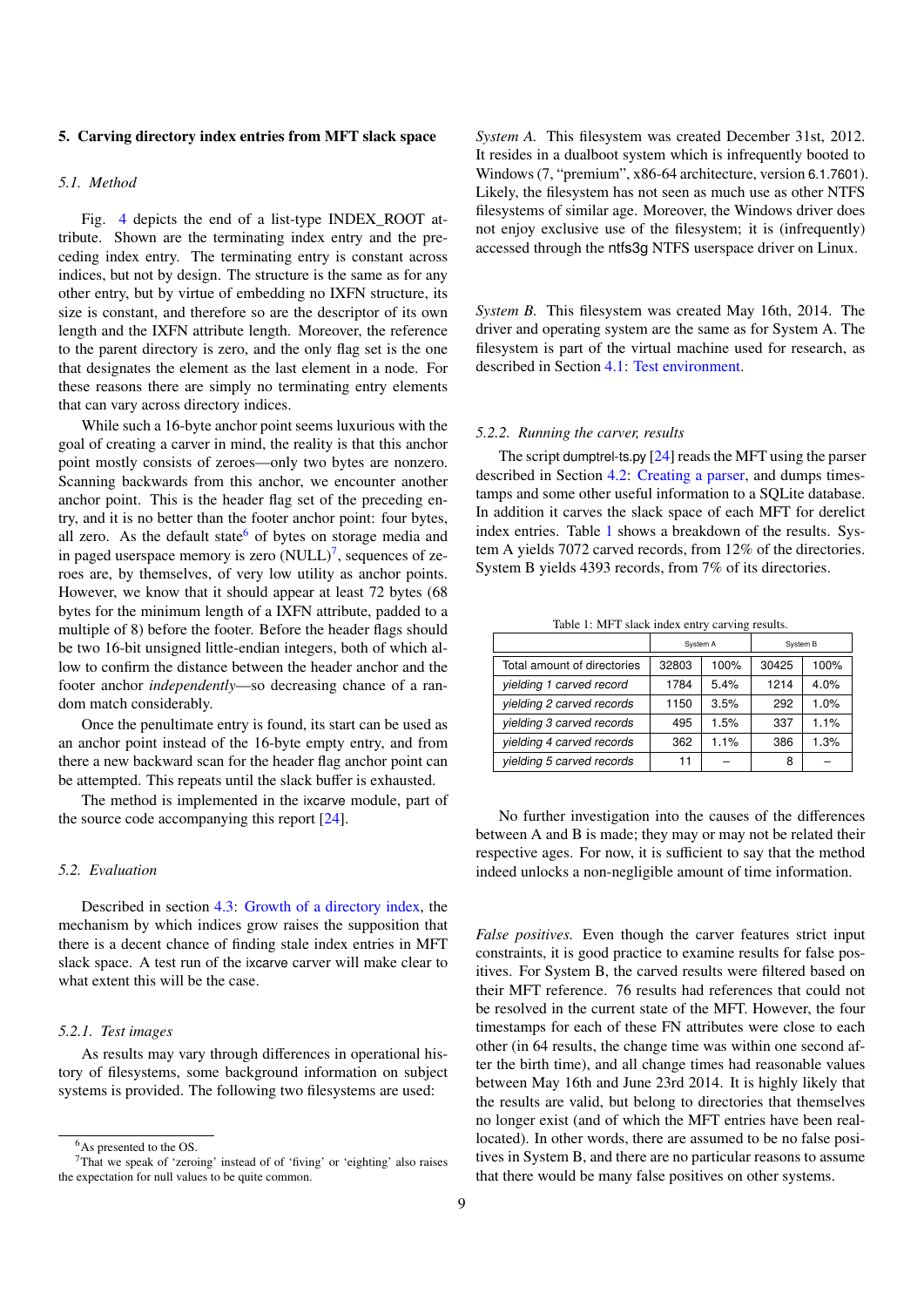#### <span id="page-9-0"></span>6. Investigating direct manipulation

SetMACE, version 1.0.0.9 [\[13\]](#page-11-13) is run on the test VM (see Section [4.1\)](#page-5-2) to examine its behaviour using the MFT parser (see Section [4.2\)](#page-5-3). First, a test was run to see if the utility indeed correctly overwrites the SI and FN timestamps in-place, without leaving traces such as a reordering of the attributes. This appears to be the case, but a bug was revealed through trying to use a timestamp with value 5498:01:10:21:10:24:730:3440, which should have resulted in the 64 bit unsigned little-endian integer 1229782938247303441 being written to disk in its byte representation of 0x1111111111111111. Instead, the lower value of 0x00C1814E1BE8B401 is written to disk. This converts to September 14th, 1990, just before midnight (UTC).

Of more significance is the discovery that SetMACE leaves the copy of the SI timestamps in the IXFN structure intact. This is not only apparent when using the parser, but can be witnessed without the use of special utilities using plain cmd.exe. The initial situation is as follows, with a small 11-byte file testfile with timestamps in 2014.

|                         | C:\cyqwin64\home\boer\setmace>dir F:\testdir<br>Volume in drive F is En thee efkes<br>Volume Serial Number is 0246-9FF7 |                      |  |
|-------------------------|-------------------------------------------------------------------------------------------------------------------------|----------------------|--|
| Directory of F:\testdir |                                                                                                                         |                      |  |
| 07/07/2014              | $<$ DIR $>$<br>$02:50$ PM                                                                                               |                      |  |
|                         | 07/07/2014 02:50 PM <dir></dir>                                                                                         | $\ddot{\phantom{0}}$ |  |
| 07/07/2014 02:50 PM     |                                                                                                                         | 11 testfile          |  |
|                         | 1 File $(s)$                                                                                                            | 11 bytes             |  |
|                         | 2 $Dir(s)$                                                                                                              | 6,567,936 bytes free |  |

Next, SetMACE is run to modify the date to just before the turn of the last millennium (CET, converted to UTC):

```
C:\cygwin64\home\boer\setmace>SetMace64.exe F:\testdir\testfile<br>-z "1999:12:31:21:59:59:999:9999" -x
Starting SetMace by Joakim Schicht
Version 1.0.0.9
Record number: 39 found at disk offset: 0x000000000000DC00
Success dismounting F
Success writing timestamps
Job took 0.03 seconds
```
Another directory listing shows the timestamps from the IXFN structures for the testfile file. These timestamps have *not* been changed. A remount of the volume brings no change in this situation, and neither does rebooting the virtual machine.

|                     | C:\cygwin64\home\boer\setmace>dir F:\testdir<br>Volume in drive F is En thee efkes<br>Volume Serial Number is 0246-9FF7 |             |                      |                      |  |
|---------------------|-------------------------------------------------------------------------------------------------------------------------|-------------|----------------------|----------------------|--|
|                     | Directory of F:\testdir                                                                                                 |             |                      |                      |  |
| 07/07/2014          | 02:50 PM                                                                                                                | $<$ DIR $>$ | ٠                    |                      |  |
|                     | 07/07/2014 02:50 PM <dir></dir>                                                                                         |             |                      | $\ddot{\phantom{0}}$ |  |
| 07/07/2014 02:50 PM |                                                                                                                         |             |                      | 11 testfile          |  |
|                     | 1 File $(s)$                                                                                                            |             |                      | 11 bytes             |  |
|                     | 2 $Dir(s)$                                                                                                              |             | 6,567,936 bytes free |                      |  |

Next, the content of the testfile file is read and displayed in the terminal.

 $C:\emptyset$  cygwin64\home\boer\setmace>more  $F:\emptyset$  testdir\testfile le content

After this, a directory listing *does* show the timestamp values written by SetMACE:

|                     | C:\cyqwin64\home\boer\setmace>dir F:\testdir<br>Volume in drive F is En thee efkes<br>Volume Serial Number is 0246-9FF7 |             |                      |                      |  |  |
|---------------------|-------------------------------------------------------------------------------------------------------------------------|-------------|----------------------|----------------------|--|--|
|                     | Directory of $F:\$ testdir                                                                                              |             |                      |                      |  |  |
| 07/07/2014          | 02:50 PM                                                                                                                | $<$ DIR $>$ |                      |                      |  |  |
|                     | 07/07/2014 02:50 PM <dir></dir>                                                                                         |             |                      | $\ddot{\phantom{0}}$ |  |  |
| 31/12/1999 11:59 PM |                                                                                                                         |             |                      | 11 testfile          |  |  |
|                     | 1 File $(s)$                                                                                                            |             |                      | 11 bytes             |  |  |
|                     | 2 $Dir(s)$                                                                                                              |             | 6,567,936 bytes free |                      |  |  |

Further experimentation using the Cygwin utilities show that this also happens when using stat, which does not read file content, but only its metadata. There must be some mechanism that detects inconsistencies with the parent directory IXFN structures upon reading MFT entries, and fixes them, regarding the SI attributes as authoritative. So while SetMACE can be said to create inconsistencies between SI/FN timestamps on the one hand, and the timestamps in IXFN structures on the other hand, they are corrected by some mechanism—in the NTFS driver, presumably—as soon as entries are accessed. The implication is that it is what happens *after* the timestomping with SetMACE has taken place, that will determine whether it can be easily detected by comparing SI and IXFN timestamps. This once more points to the importance of following best practices for conservation of digital evidence, especially in dealing with situations in which timestomping is a possibility.

#### <span id="page-9-1"></span>7. Single-source anomaly detection

This section details research into the detection of inconsistencies by using just the timestamps that can be retrieved from the MFT, i.e. without resorting to some other source of time or sequentiality information. The filesystem used to investigate wildtype timestamps is the System B filesystem as introduced in Section [5.2.1.](#page-8-3) Timestamps are extracted to a database using the dumptrel-ts.py script, and post-processing is performed using the tsfipri.py script [\[24\]](#page-11-24). The database for System B is made available online [\[25\]](#page-11-25).

## <span id="page-9-2"></span>*7.1. Testing assumptions*

## <span id="page-9-3"></span>*7.1.1. FN timestamps should be less or equal to SI timestamps*

As FN timestamps are updated with SI values, they should invariantly be of lesser or equal value as SI timestamps. For System A, there are 116658 files for which all timestamps are retrieved, and for System B there are 60489 such files. Only 23% of the files on System A conform to this "invariant", and on System B, the fraction is even lower: 3%. Clearly, the invariant does not hold. In fact, the most common relations with respect to FN and SI MACB values are

$$
M_{SI} = M_{FN}, A_{SI} = A_{FN}, C_{SI} < C_{FN}, B_{SI} = B_{FN}
$$

on System A (19%), and

$$
M_{SI} < M_{FN}, A_{SI} < A_{FN}, C_{SI} = C_{FN}, B_{SI} < B_{FN}
$$

on System B (57%).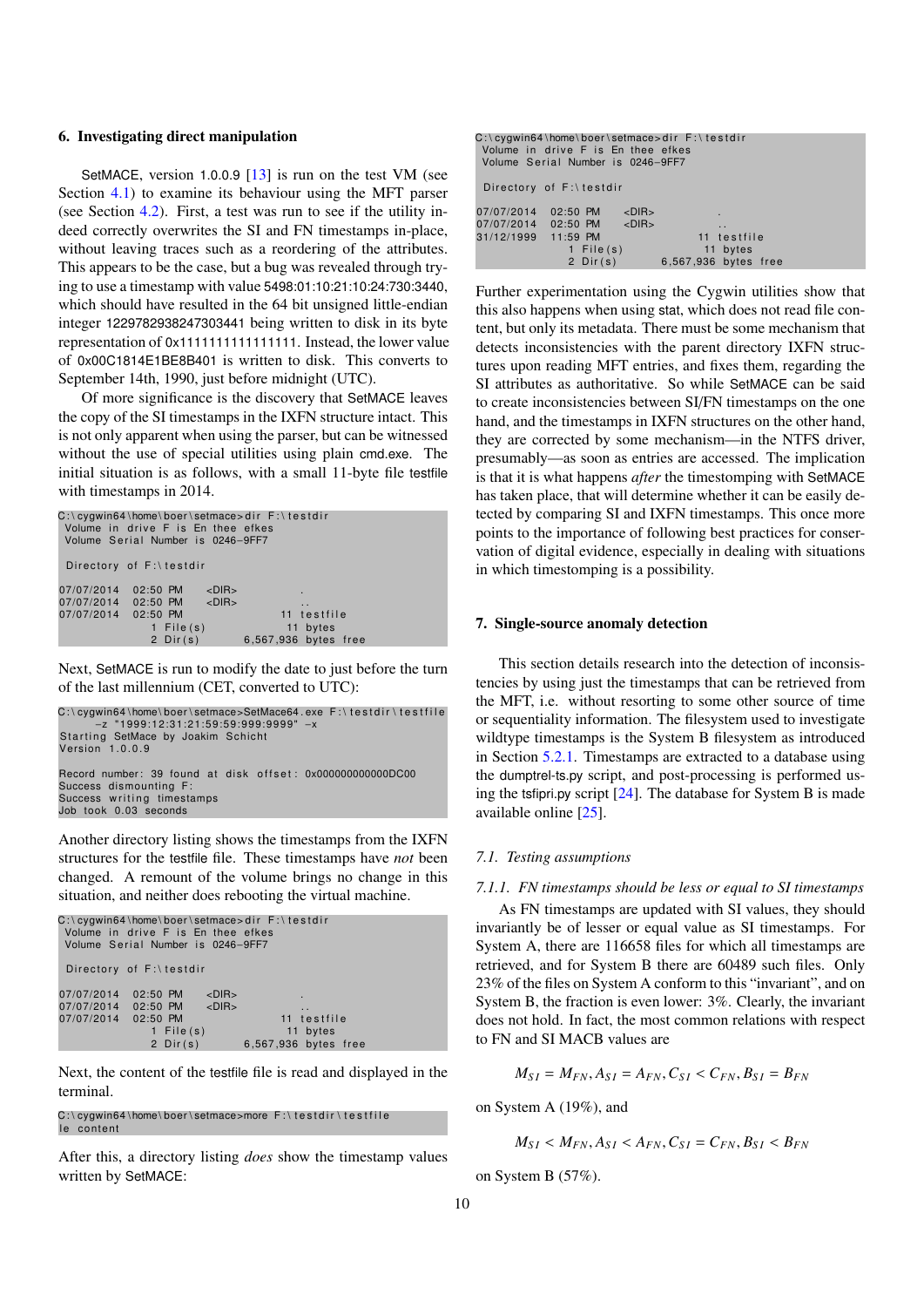## <span id="page-10-0"></span>*7.1.2. File change time should be greater than parent directory birth time*

A file cannot be placed in a directory that does not yet exist. When placing a file in a directory, its change time will be updated. It may be updated again for various reasons, but that newer timestamp value should never be smaller than its previous value. Testing this invariant yields 83 nonconforming files on System B. 66 file change times lag more than 5 hours behind their parent directory birth time; and of those, 26 lag by more than a week: too long for it to be caused by non-slewing clock synchronisation. Thus the inconsistency does not occur often—the false positive ratio is low enough to further examine the results by hand—but on the other hand, we know nothing of the false negative ratio. This will depend on a tamperer being unwise enough to antedate files beyond the parent directory birth timestamp.

## <span id="page-10-1"></span>*7.2. Classifying wildtype timestamps*

The previous experiment shows that inconsistencies occur on filesystems even if no intentional timestomping has been taking place. This begs the question: what *are* the regular timestamp configurations? To answer this question, a simple fingerprint is derived from the SI and FN MACB timestamps. The timestamps are sorted first alphabetically, by timestamp name. After this, a stable sort by increasing value is performed. Relations between each value and the next one are then expressible as either equality or less-than. A fingerprint may thus take the following form:

 $ffna = ffnb = ffnc = ffnm = fsia = fsib < fsim < fsice$ 

There are  $\sum_{n=1}^{7}$ *x*=1  $\binom{8-1}{x-1}$  = 55581 unique configurations that these fin-

gerprints can express.<sup>[8](#page-10-3)</sup> The fingerprints encountered on System B are not evenly spread over this space; some fingerprints are much more common than others. Figure [5](#page-10-4) shows the cumulative distribution for the 1360 allocated .exe files on System B. The distribution is highly skewed, one particular fingerprint covers almost half of the files, and seven fingerprints are sufficient to cover 90% of of the files. What follows is a long tail of one-offs. Again, none of these can be considered to be a true positive. While this shows that some fingerprints will be very uncommon, the utility of that knowledge for detecting timestomping is limited. As a selection criterion, it will suffer from a high false negative ratio. It may, however, be of some use when ranking an otherwise bland result of running a filter on the executables, such as a known-good list. As the fingerprints differ by type of file, and will likely differ by how they have been handled, they could also be of some value when attempting to find subgroups within collections of hundreds of pictures, some of which have been handled differently than others.

<span id="page-10-4"></span>Figure 5: Cumulative distribution of fingerprints of .exe files on System B.



## <span id="page-10-2"></span>8. Conclusions

With regard to the three research questions, we can conclude as follows:

- 1. Carving for derelict IXFN structures in MFT slack space yields good results, in a quantitative sense. Since the traces are related to the time that a directory first grew beyond a couple of entries, types of investigation other than timestomping investigations may be better served by this interesting type of trace.
- 2. A volatile type of inconsistency caused by direct-disk manipulation of SI and FN timestamps has been discovered.
- 3. Determining generic self-inconsistencies for timestamps has not been found to be a worthwhile pursuit. The confidence with which we reason about the result of file operations on timestamps is not transferable to systems of which we do not know which operations have been performed on it. With an API to arbitrarily modify timestamps with, there can only be an open world assumption. It is, however, unquestionably the case that in certain scenario's, with specific applications performing specific operations, there can be easily detectable self-inconsistencies– except that these will not be *true* self-inconsistencies, since in such cases, a second source of truth is implicitly being used: the specific behaviour of some application. Fingerprinting time relations might be of some use, but it is hard to see how it could outdo well-established clustering algorithms.

The way forward seems to lie in developing a consistency checker which integrates the types of inconsistencies that we *do* understand well–this includes Willassen's causal relations, and more mundane checks such as for discrepancies between multiple FN attributes in different namespaces, and possibly the invariants that have shown to yield some false positives, such as the file-change-time-before-parent-directory-birth-time inconsistency type.

<span id="page-10-3"></span><sup>8</sup>Each binomial coefficient expresses the number of ways in which the eight time stamps can be subdivided between a certain number of inequality relations. There can be a maximum of seven inequality relations. See [http:](http://en.wikipedia.org/wiki/Stars_and_bars_(combinatorics)) [//en.wikipedia.org/wiki/Stars\\_and\\_bars\\_\(combinatorics\)](http://en.wikipedia.org/wiki/Stars_and_bars_(combinatorics)).